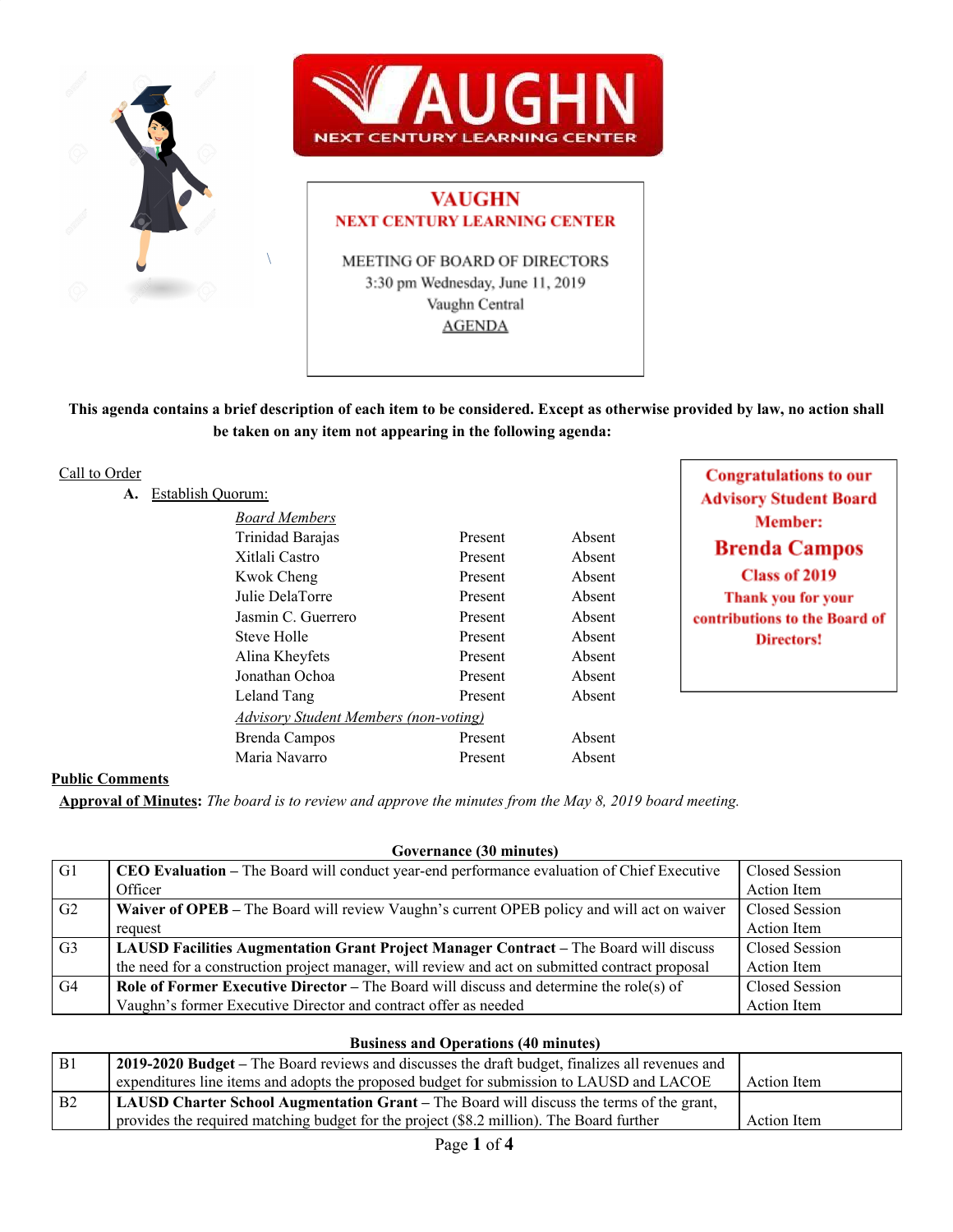|                | acknowledges the need for Vaughn to serve as the responsible LEA for the California                  |                    |
|----------------|------------------------------------------------------------------------------------------------------|--------------------|
|                | Environmental Quality Act (CEQA) process.                                                            |                    |
| B <sub>3</sub> | District Campus Augmentation Project (DCAP) funded by the LAUSD Augmentation Grant                   |                    |
|                | - The Board will review bids/proposals submitted by architectural groups. The Board will award       | Action Item        |
|                | the contract based on established criteria delineated in the publicly-bid document.                  |                    |
| <b>B4</b>      | New MIT Arts Building – The Board will review and act on the contract proposal submitted by          |                    |
|                | Del Amo for the construction of Vaughn's new MIT-Arts building                                       | <b>Action</b> Item |
| B <sub>5</sub> | <b>Investment Strategies - Board Treasurer K.Y. Cheng will provide his recommendation on</b>         | <b>Action</b> Item |
|                | replacing bond funds with treasury notes so as to protect the capital and provide better yields. The |                    |
|                | Board will act on the recommendations made.                                                          |                    |
| <b>B6</b>      | 2019-2020 Consolidation Application (ConApp)- The Board will review and act on approval of           | Action Item        |
|                | Vaughn's 2019-2020 ConApp                                                                            |                    |
| B7             | 2019-2020 Food Service Bid Authorizing Vaughn to Piggyback on the Riverside Unified                  | <b>Action</b> Item |
|                | School District for Sunrise Produce Company and Hesperia Unified School District-The                 |                    |
|                | Board will discuss and act on approval of the authorization to piggyback on the Riverside Unified    |                    |
|                | School District Bid Number #2017/18-12 for Sunrise Produce Company and Hesperia Unified              |                    |
|                | School District Bid Number #18-101 for Driftwood Dairy for the 2019-2020 Fiscal Year                 |                    |
| <b>B8</b>      | 2019-2020 Compensation Plans- The Board will review, discuss and act on an approval of               | Action Item        |
|                | Vaughn's certificated and classified compensation plans for 2019-2020                                |                    |

# **Curriculum and Instruction (25 minutes)**

| C <sub>1</sub> | 2019-2020 Local Control and Accountability Plan (LCAP) and the Federal Addendum<br>The Board will discuss and act on approval of Vaughn's 2019-2020 LCAP the Federal<br>Addendum. | Action Item                     |
|----------------|-----------------------------------------------------------------------------------------------------------------------------------------------------------------------------------|---------------------------------|
| C2             | Science Instructional Materials adoption-The Board will act on adopting Vaughn's Science<br>Instructional material for 2019-2020.                                                 | <b>Action</b> Item              |
| C <sub>3</sub> | WASC 3-Year Interim Report- The Board will receive an update of Vaughn's WASC 3-Year<br>progress report.                                                                          | Information/<br>Discussion Item |

# **Family and Community Partnership (5 minutes)**

| P <sub>1</sub> |  |
|----------------|--|
| P <sub>2</sub> |  |
| P <sub>3</sub> |  |

# **Board Member Comments/Future Agenda Items Adjournment**

Next scheduled meeting: **August 05, 2019**

\*Any individual with a disability who requires reasonable accommodations to attend the Board meeting may request assistance by contacting Fidel Ramirez, Chief Executive Officer at (818)896-7461. It is recommended that assistance be requested at least 3 *days prior to the meeting*